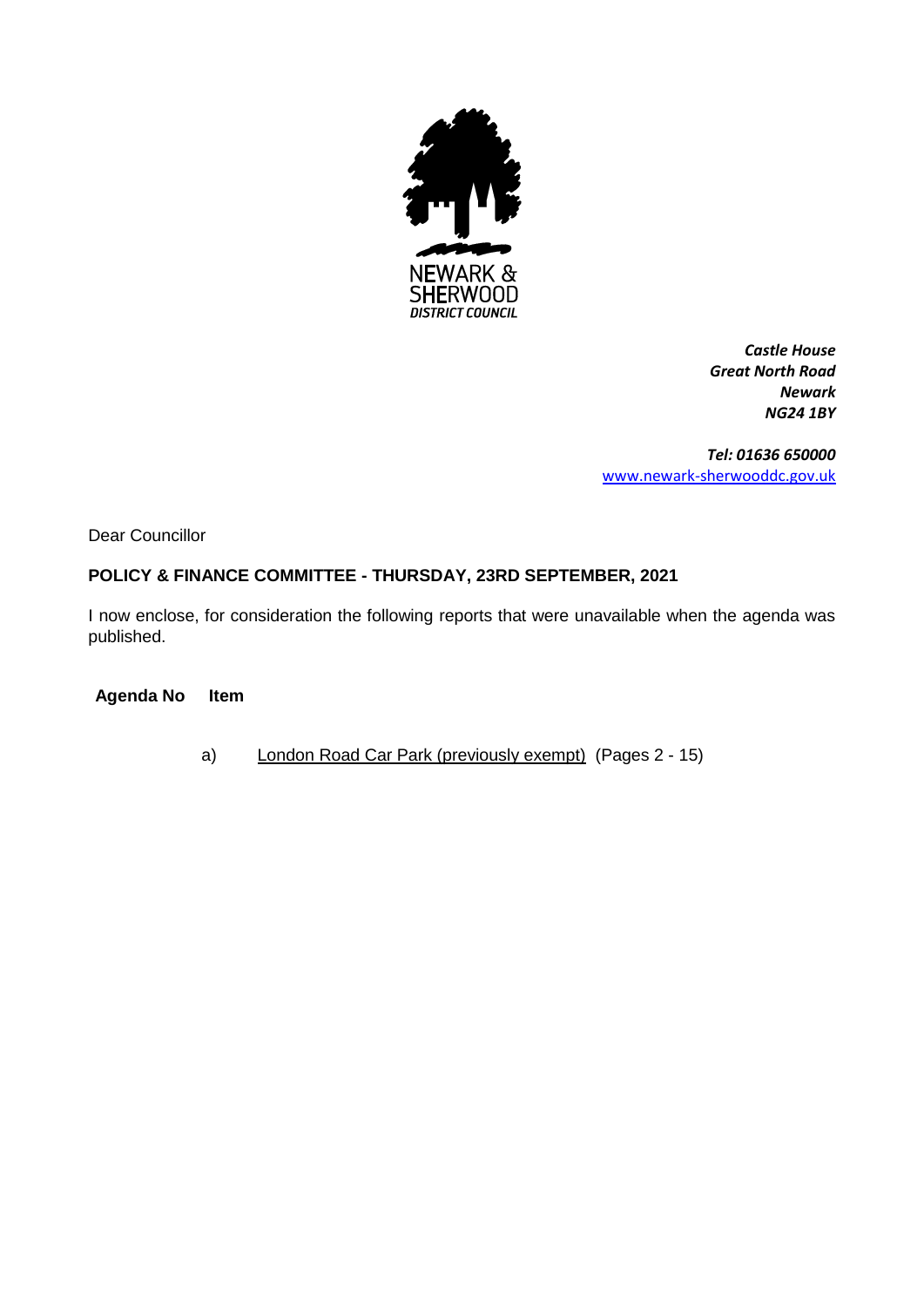#### **RELEASED INTO PUBLIC DOMAIN BY POLICY & FINANCE COMMITTEE – 31.03.22**

# **POLICY & FINANCE COMMITTEE 23 SEPTEMBER 2021**

This report contains information relating to the financial or business affairs of a particular person (including the authority holding that information) which is a category of exempt information under Schedule 12A of the Local Government Act 1972 Paragraph 3 which the Committee has the power to exclude the press and public if it so wishes.

**RECOMMENDED that under Section 100(A) of the Local Government Act 1972, the press and public be excluded from the meeting during discussion of this item of business on the grounds that it involves the likely disclosure of exempt information as defined in Paragraph 3 of Schedule 12A of the Act and that the public interest in maintaining the exemption outweighs the public interest in disclosing the information.**

It is considered that the need to treat the information in this report as exempt outweighs the public interest in disclosure because of the ongoing financial negotiations and possible commitments.

# **LONDON ROAD CAR PARK**

# **1.0 Purpose of Report**

- 1.1 A review of the London Road Car Park extension scheme was requested in response to a petition presented to Full Council on 7 March 2019 entitled 'help to halt plans to turn a town centre garden into a car park.'
- 1.2 This report presents to members a proposal following this review.
- 1.3 *Fig One: A map of the area/s in question below:*

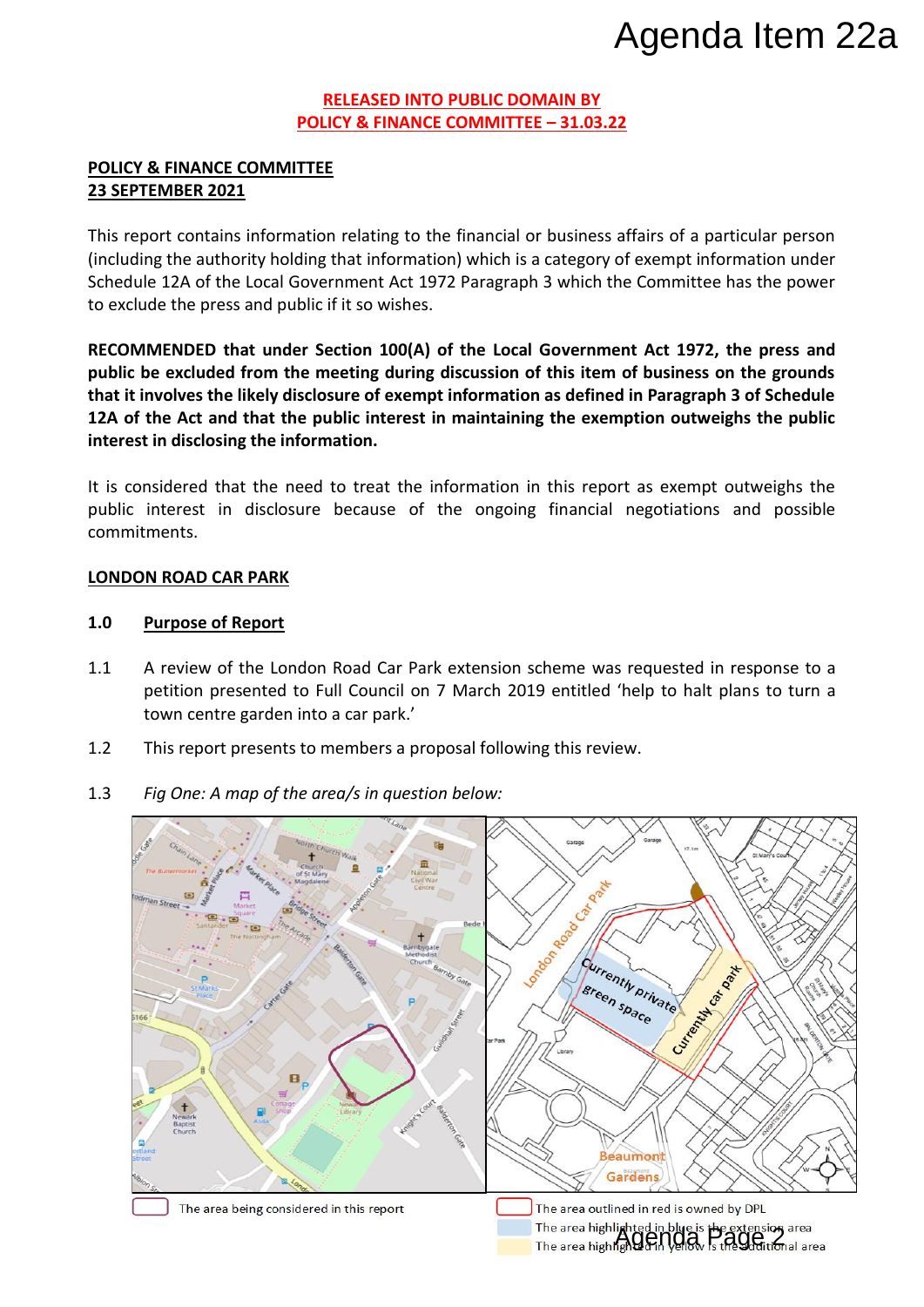#### **2.0 Background Information - Timeline**

- 2.1 Following a period of marketing the Council sold the former Municipal Buildings and its associated green space to Datch Properties Ltd (DPL) on 1 November 2016 for £450,000. As of August 2021 the buildings within the site are owned by JAJ.
- 2.2 The current London Road Car Park has 163 car parking bays. 149 of these 163 bays are chargeable car parking spaces plus 12 disabled bays. Two bays are assigned to the Royal Air Force Association (RAFA) club and there is one motorcycle bay (not a full bay). The net income between April 2019 and March 2020 from this car park was £284,996.89
- 2.3 The Council had, up until 2019 also been running the car park next to the former Municipal Buildings, known as the London Road Annex (consisting of 28 spaces surrounding the building, the area in yellow on figure one) on a 50-50 profit share basis with DPL. This secured circa £15k of income for the Council per annum as exampled by the £30,791.26 net income between April 2018 and March 2019 (with £15,395.63 less cost of that income being paid to DPL as a result of the 50-50 profit share arrangement).
- 2.4 During the operation of the London Road Annex DPL approached the Council to suggest an extension to the London Road car park utilising existing green space between the former Municipal Buildings and Library (the area highlighted in blue in figure one above). The proposals for this extension were presented to Policy and Finance Committee on 30 November 2017 which consisted of a 25 year lease, started on the 22<sup>nd</sup> January 2019, for the land at £30k per annum (following a 2 year lease-free period) together with indicative construction costs of £115k for the provision of 36 additional spaces. This proposal was forecast to generate expected additional income of £59k per annum; hence, the Council would generate an additional £29k net income per annum. For awareness, the proposed scheme would create 36 spaces, but only 31 next additional spaces due to the loss of spaces on entry to the site via London Road Car Park.
- 2.5 The Committee unanimously approved the recommendation and the relevant budgets were added into the Capital Programme and revenue budgets accordingly.
- 2.6 The agreement for the lease obliges the Council to (once planning permission had been granted) develop the land into a car park.
- 2.7 Following the grant of planning permission for the car park extension at the Planning Committee in November 2018 (8 votes for, 5 votes against and 1 abstention) lease terms were finalised with DPL.
- 2.8 The lease for this land which includes the creation of a car park was signed between the Council and DPL on 22 January 2019. This lease requires to the Council to:
	- 1. Create the car park at its expense after grant of permission.
	- 2. After a rent free period of 2 years to pay to DPL, or any successor in title, £30k per annum for a minimum period of 25 years (regardless of whether or not the land has been developed as a car park).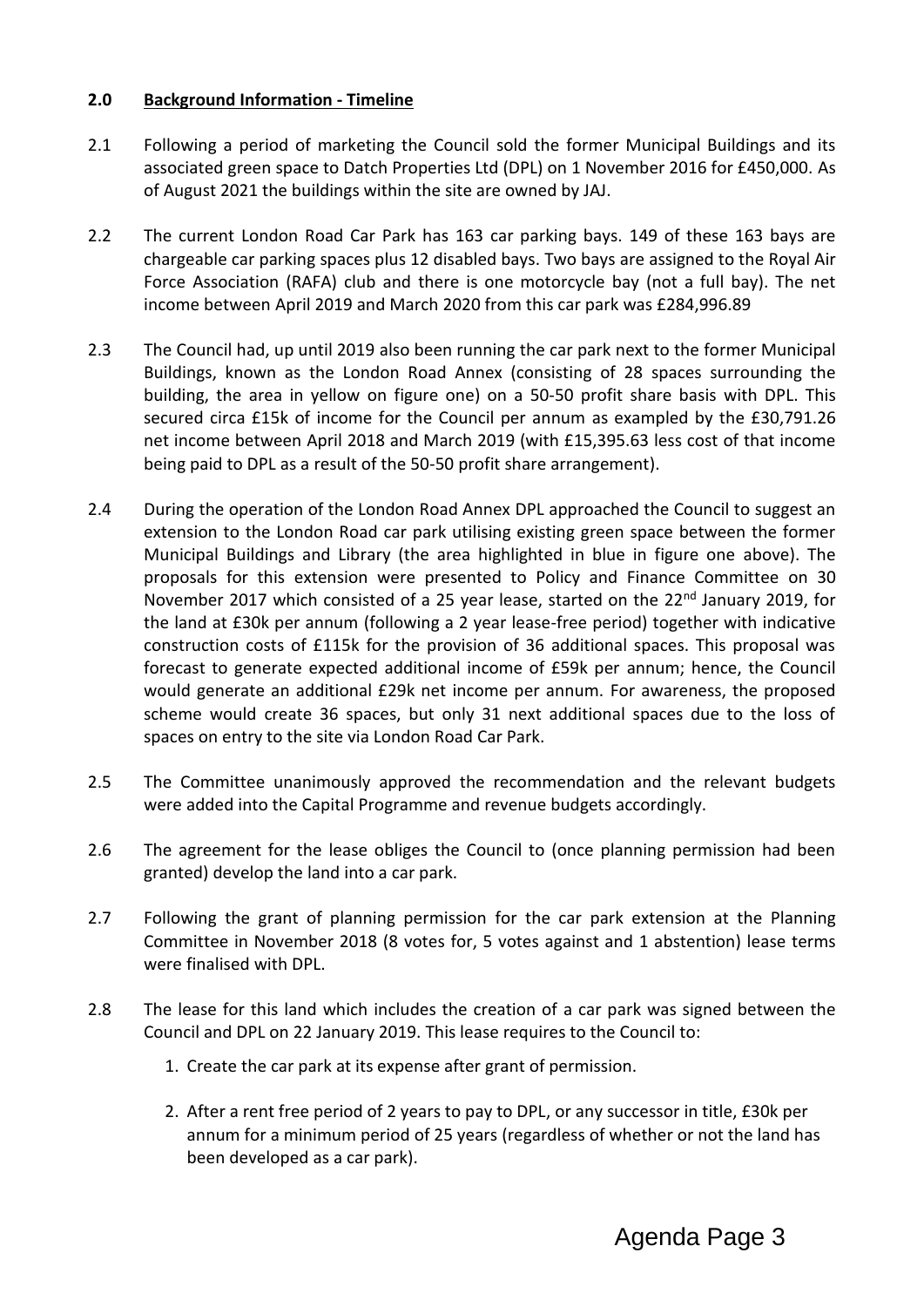2.9 The lease explicitly states that the first opportunity the Council has to break the lease is after 15 years with a 6 months' notice. This means the Council is tied to the current arrangements until January 2034, unless an alternative is negotiated.

# **Background Information and Data – Use and Income of the London Road Car Park**

2.10 Across the Council's car parks there has been an 1.79% increase in parking income between 2019 and 2020, indicating an increase in the number of cars/trips to park in Newark (on the basis that parking tariffs have remained the same since 2017). The impact of the Covid Pandemic in March 2020 and lasting through to June 2021 has made any assessment of car park usage impracticable due to the nature of the lockdown effecting the town centre economy. Therefore, this review can only consider data and information up to March 2020.

| Parking Tariffs 2020/21 |       |                   |       |  |
|-------------------------|-------|-------------------|-------|--|
| <b>Inner Town</b>       |       | <b>Outer Town</b> |       |  |
| 30 min                  | £0.50 |                   |       |  |
| 1 hour                  | £1.00 | 1 hour            | £1.00 |  |
| 2 hours                 | £1.50 | 2 hours           | £1.50 |  |
| 2-3 hours               | £2.50 | 2-4 hours         | £2.00 |  |
| 3-4 hours               | £4.50 | 4-5hours          | £2.50 |  |
| Over 4 hours            | £7.50 | Over 5 hours      | £3.00 |  |
| After 6pm               | £1.00 | After 6pm         | Free  |  |
|                         |       |                   |       |  |

| Car Parking Income - NSDC Car Parks Comparison 2017 - 2021 |                                                                                                                                                                    |             |             |                |             |  |
|------------------------------------------------------------|--------------------------------------------------------------------------------------------------------------------------------------------------------------------|-------------|-------------|----------------|-------------|--|
|                                                            |                                                                                                                                                                    | 2017-2018   | 2018-2019   | 2019-2020      | 2020-2021   |  |
| Town<br>Inner                                              | London Road (163 spaces)                                                                                                                                           | £292,982.91 | £283,426.45 | £284,996.89    | £65,961.78  |  |
|                                                            | London Road Annex (28 spaces)                                                                                                                                      | £27,169.52  | £30,791.26  | £34,587.57     | £336.66     |  |
|                                                            | Town Wharf (60 spaces)                                                                                                                                             | £108,583.98 | £102,069.98 | £89,552.30     | £20,366.51  |  |
|                                                            | <b>Appleton Gate (59 spaces)</b>                                                                                                                                   | £85,117.02  | £85,369.43  | £82,316.97     | £29,386.93  |  |
|                                                            | <b>Riverside Arena (135 spaces)</b>                                                                                                                                | £80,403.72  | £79,246.04  | £82,146.55     | £19,021.69  |  |
| Town                                                       | Riverside (219 spaces)                                                                                                                                             | £78,214.38  | £78,402.18  | £84,602.11     | £19,021.69  |  |
| Outer                                                      | Livestock Market/Castle House (103<br>spaces)                                                                                                                      | £30,690.39  | £78,819.55  | £93,112.50     | £10,801.93  |  |
|                                                            | <b>Total for NSDC Parking</b>                                                                                                                                      | £703,161.92 | £738,124.89 | £751,314.89    | £164,897.18 |  |
|                                                            | Income Increase / decrease                                                                                                                                         | £34,962.97  | £13,190.00  | $-£586,417.71$ |             |  |
|                                                            | Percentage Increase / decrease                                                                                                                                     | 4.97%       | 1.79%       | $-78.05%$      |             |  |
| <b>TOTAL INCOME</b>                                        | Note: The parking tariff has remained consistent throughout.<br>The London Road Car Parks accounts for 38% and 42% of the total usage of the town centre car parks |             |             |                |             |  |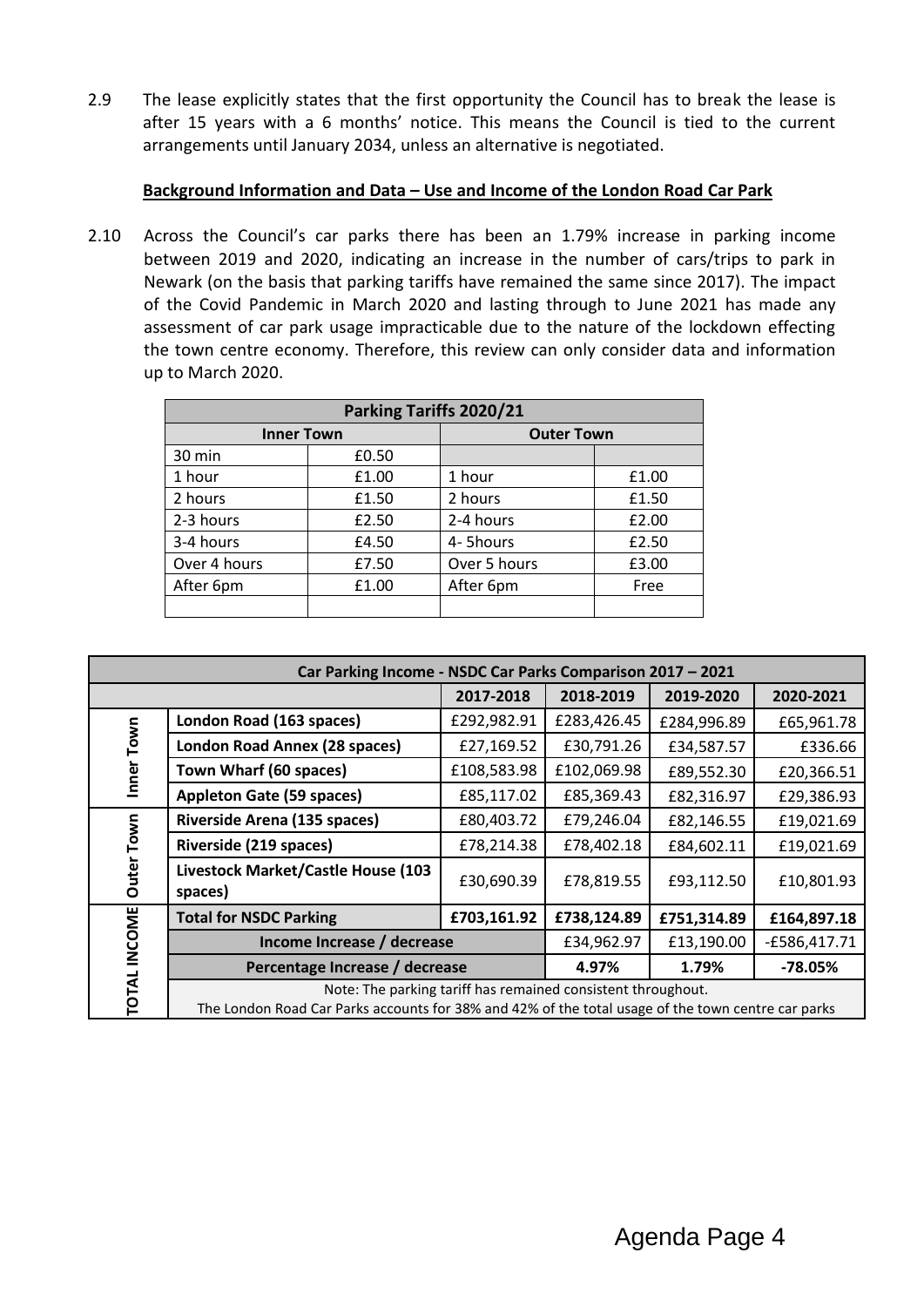| <b>CAR</b><br><b>PARK</b>                         |             | <b>LONDON ROAD AND</b><br><b>LONDON ROAD ANNEX</b><br><b>CAR PARK TICKETS SOLD</b> | % Increase<br>/ decrease<br>from | <b>LONDON ROAD AND</b><br><b>LONDON ROAD ANNEX</b><br><b>CAR PARK TICKETS SOLD</b><br>from |             | % Increase<br>/ decrease<br>previous | <b>LONDON ROAD AND</b><br><b>LONDON ROAD ANNEX</b><br><b>CAR PARK TICKETS SOLD</b> |             | % Increase<br>/ decrease<br>from<br>previous |
|---------------------------------------------------|-------------|------------------------------------------------------------------------------------|----------------------------------|--------------------------------------------------------------------------------------------|-------------|--------------------------------------|------------------------------------------------------------------------------------|-------------|----------------------------------------------|
|                                                   | 2017 - 2018 | 2018 - 2019                                                                        | previous<br>year                 | 2018 - 2019                                                                                | 2019 - 2020 | year                                 | 2019 - 2020                                                                        | 2020 - 2021 | year                                         |
| London<br>Road<br><b>Car Park</b>                 | 189878      | 227432                                                                             | 19.78%                           | 227432                                                                                     | 196392      | $-13.6%$                             | 196392                                                                             | 169831      | $-13.5%$                                     |
| London<br>Road<br>Annex                           | 20438       | 22090                                                                              | 8.08%                            | 22090                                                                                      | 21161       | $-4.2%$                              | 21161                                                                              | 20701       | $-2.2%$                                      |
| London<br>Road<br><b>Car Park</b><br><b>Total</b> | 210316      | 249522                                                                             | 18.64%                           | 249522                                                                                     | 217553      | $-12.8%$                             | 217553                                                                             | 190532      | $-12.4%$                                     |

- 2.11 This is similarly reflected in the 19.8% increase in the number of tickets purchased at London Road overall between 2018 and 2019. However, this has reduced in 2019/20. There has been an 8.08% increase in parking in the London Road Annex during 2018/19. The increase in the use of the Annex demonstrates that visitors were, prior to the Pandemic, using the overflow car park more frequently.
- 2.12 The planning permission allowed the formation of 36 additional spaces at London Road Car Park. The actual net gain is actually 31 spaces, as there is loss of spaces due to access to the site from the existing London Road Car Park.
- 2.13 As part of this review the Council commissioned an independent count of the London Road and Annex car parks in autumn 2019. This review noted the number of available spaces at half-hourly intervals throughout the day. A mix of term time, school holidays, weekdays, and weekends was used as part of an overall sample. The review did not have regard to driver behaviour in terms of whether a space may appear 'tight' to manoeuvre into. On both weekends and weekdays, between 10.30am and 3pm, typical usage resulted in the car park being 60-70% full at any one time.
- 2.14 It is clear that the London Road car parks remain the busiest in terms of ticket sales and overall income.

# **3.0 Wider Context**

- 3.1 The Newark Town Investment Plan and NSDC Economic Growth Strategy 2021-2026 include objectives that seek to repurpose town centre properties for residential use, and to increase footfall, dwell time and spend in the town. Newark will see a population increase over the coming years (9080 new homes by 2033) as a growing town, and it is appropriate to ensure that the infrastructure is suitable and utilised within the Town. It is also worth noting that the Municipal Buildings adjoining the site, which had remained vacant for over 3 years, have now been developed into residential apartments.
- 3.2 It is clear, as a matter of fact and law, that the Council remains in a contractual position where it is required to implement a car park on the land. There are ways in which the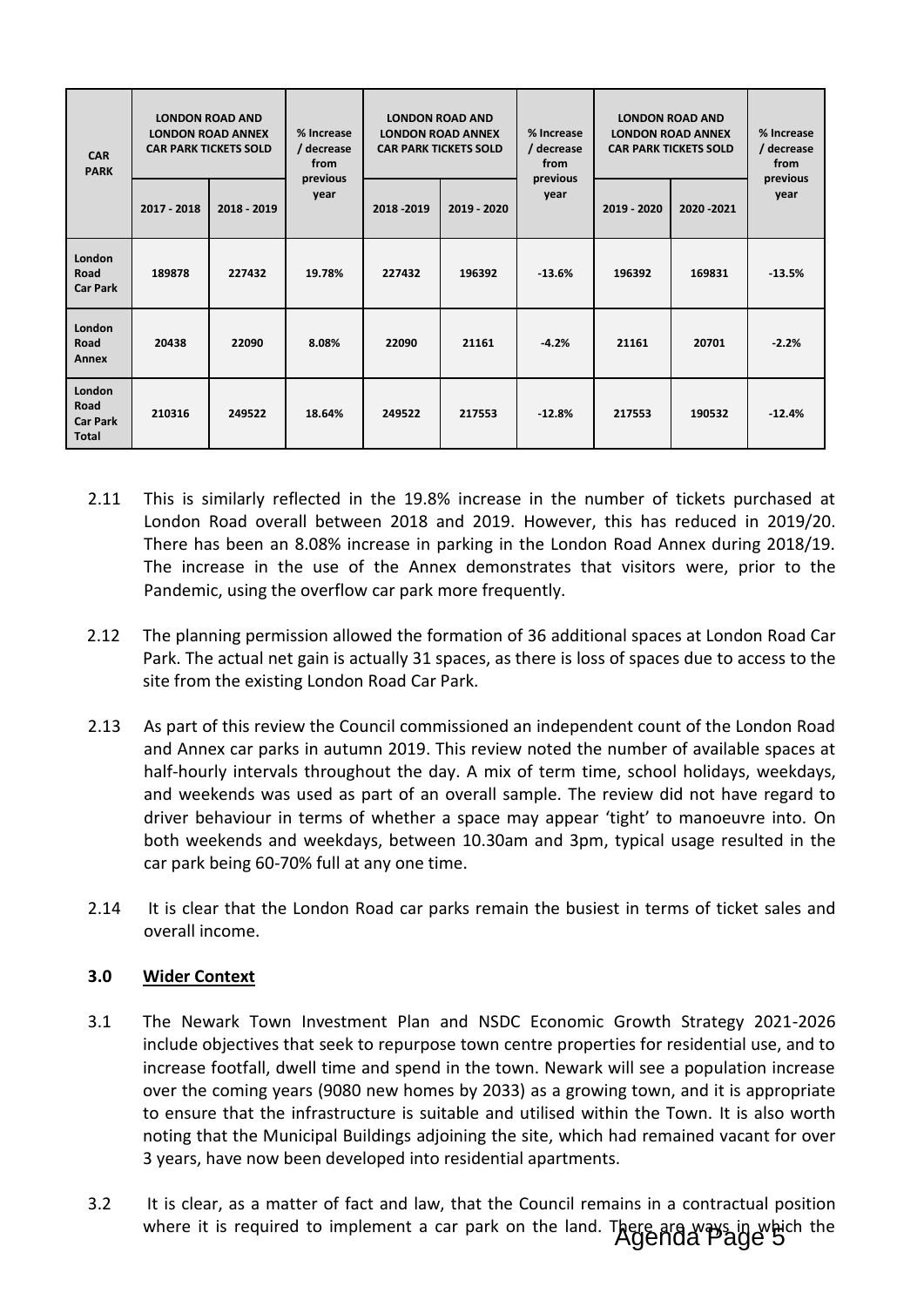Council can negotiate its release from this contractual position should it consider this appropriate. To aid debate and discussion Members are presented with a range of options. The financial, legal, and other consequences of each option are explored below. For completeness, a number of options which have been discounted on the basis of discussions with the landowner and their legal representatives have also been referenced.

- 3.2.1 **What level of demand is there, or is there likely to be?** Demand has shown to rise between years April 2017 to 31<sup>st</sup> March 2020. However due to the Pandemic in 2020 the data has shown a significant reduction. This anomaly should be discounted, however it will be important to monitor and evaluate the impacts of shopper trends post pandemic through to 2025. As data has shown income and ticket, sales at London Road have increased year on year identifying it as an accessible location that is well used. Even during the pandemic, the car park on London Road maintained the trend of accounting for 40% of the total usage of town centre car parks.
- 3.2.2 **What do our communities want from our car parks?** In July 2020, the Community Consultation for the Town Investment Plan received a good response rate. On reviewing the data and responses it is worth noting at figure 5.1 'What people want to see more of' that approximately 60% of respondents wanted more car parking with only 10% stating they would like to see less. The key words in responses to the question on existing car parking included; 'Poor,' 'free,' 'more,' and 'better.'
- 3.2.3 **Parking & Movement Strategy.** In late 2019, there was an intent to develop a Parking and Movement Strategy as part of the development of the Newark Town Investment Plan. Consultants were tasked to undertake the Town Investment Plan in January 2020 and to provide a town wide review of appropriate interventions to best make a transformation impact on the town. This included but was not limited to car parking and movement. In November 2020, formal consultation also took place on the proposed A46 Newark northern bypass. Due to the nature of the pandemic, Officers received advice from transport consultants in the development of the Town Investment Plan that a study would be abnormal until such time that national restrictions are lifted and a more accurate assessment could be established. Moreover, it is necessary and appropriate to develop the Towns Fund projects and understand there impacts and influence on movements as part of developing future movement, spaces, and wayfinding strategies for the Town.
- 3.3 As part of the submitted petition to Full Council residents have made clear an expectation that any review of whether the Council should proceed with the London Road car park extension should involve a holistic analysis of all car parking within the town, specifically the volume of vacant spaces at various times and days. It is argued that additional car parking is not required if spaces are available in town centre car parks elsewhere. In the disputed event that spaces are unavailable at London Road it has been argued that additional car parking space should be provided for elsewhere rather than at London Road, or dealt with by alternative interventions such as promotion and provision of sustainable means of transport. A wider review of all car parks has not been undertaken in this instance. Should the Council choose not to build the car park extension it does not automatically follow that spaces on other car parks will be utilised. It is clear that London Road remains the busiest in terms of ticket sales and overall income.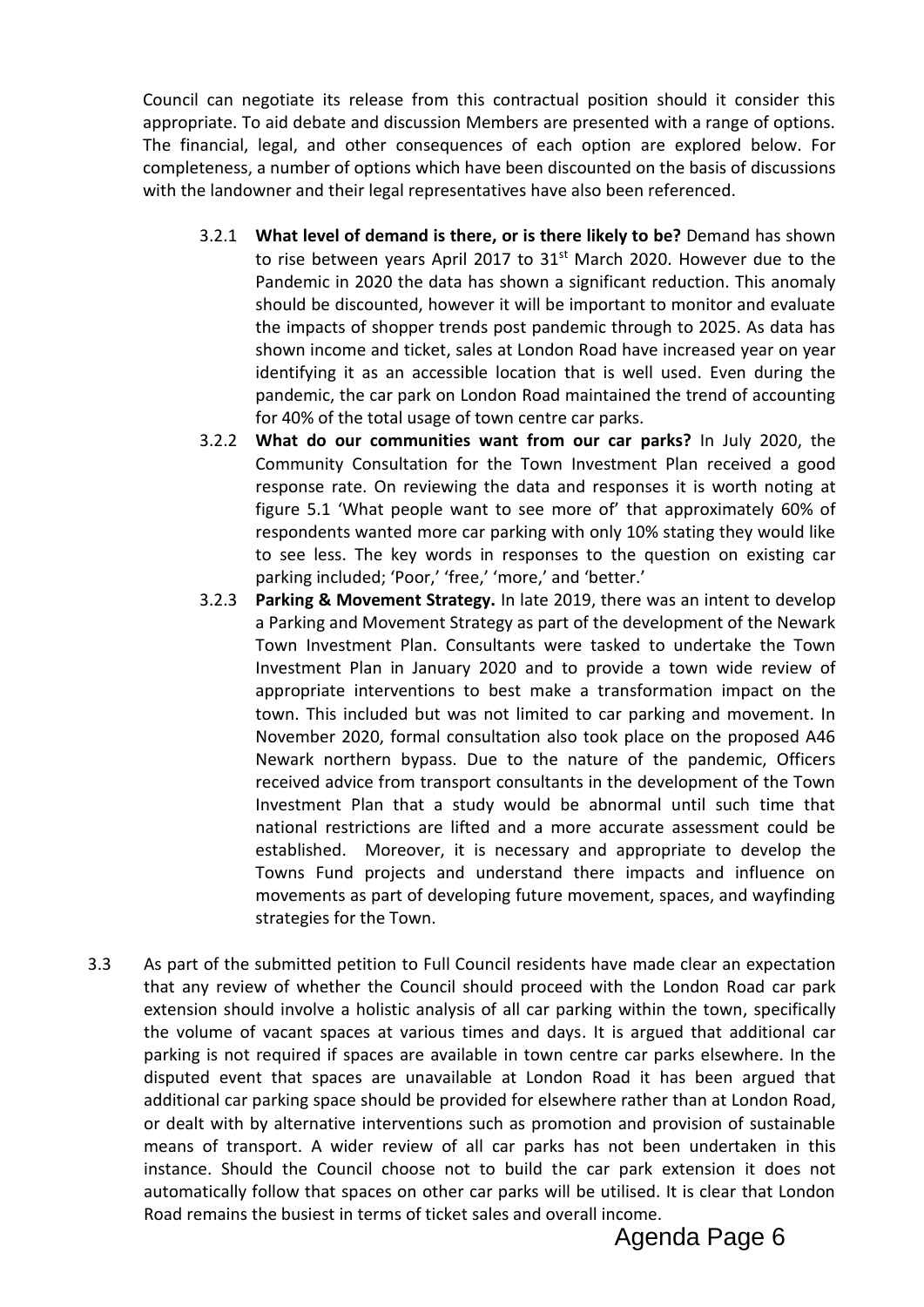This review has given regard to the following important facts:

- 3.4 **Legal position:** Under the terms of the Agreement for Lease, signed on 22 January 2019, the Council is obliged to carry out the works to create the car park. The Council are unable unilaterally to break from the 25 year lease obligations, which include the payment of £30,000 rent per annum (after the initial two year rent free period) for 23 years from 2021. The first opportunity to break the contract is in January 2034. The Council are able to seek a negotiated surrender of the Lease, however the terms of this surrender or 'buy-out' will depend on the negotiating positions of both parties and the other opportunities open to DPL. Most landlords will require a premium to compensate them for the loss of an assured income stream over 23 years. In any event, planning permission for a car park will still exist and be capable of implementation given that planning permission runs with the land and not with the applicant. The only way to secure full control would be to negotiate a freehold purchase.
- 3.5 **The Annex:** The 50-50 profit share on the annex has not been continued since the sale of the Municipal Buildings, which have been awarded planning permission for residential development. This development is near completion with a number of the flats sold with allocated parking spaces. The Council made an in principle offer (subject to member approval) to acquire the additional land owned by DPL in January 2021 through the Council's s151 Officer, however this offer was rejected by DPL.
- 3.6 **Loss of Green Space approved:** In the car-parking scheme approved by Planning Committee in November 2018, it was clear that the four trees (detailed further at paragraph 3.8) would be removed, in addition to the grassed areas. Replacement planting includes four Rowan trees to be planted around the car park, a new hedgerow to be planted on the southern side and approximately additional 16 new trees to be planted in suitable nearby green space. This is a total of 20 trees in all, a net increase of 16. Further, there is also potential to install and create new cycle infrastructure on the site with funds received as part of the Town Fund.
- 3.7 **Planning Permission**: In November 2018, Planning permission was granted for the creation of a car park on the site, and this permission will lapse in November 2021. There are a number of options with this: 1) The Council allows this to lapse and seeks to secure new planning permission. This has the risk of not being approved, which will inevitably lead to the risk of repayment of the full capital value of the lease by DPL of the remaining term of the lease. 2) The Council undertakes a minimal start on site that adheres to the following with regard to work started for a planning permission to be kept active:
	- (a) Any work of construction in the course of the erection of a building;

(b) The digging of a trench which is to contain the foundations, or part of the foundations, of a building;

(c) The laying of any underground main or pipe to the foundations, or part of the foundations, of a building or to any such trench as is mentioned in paragraph (b);

(d) Any operation in the course of laying out or constructing a road or part of a road;

(e) Any change in the use of any land, which constitutes material development. Agenda Page 7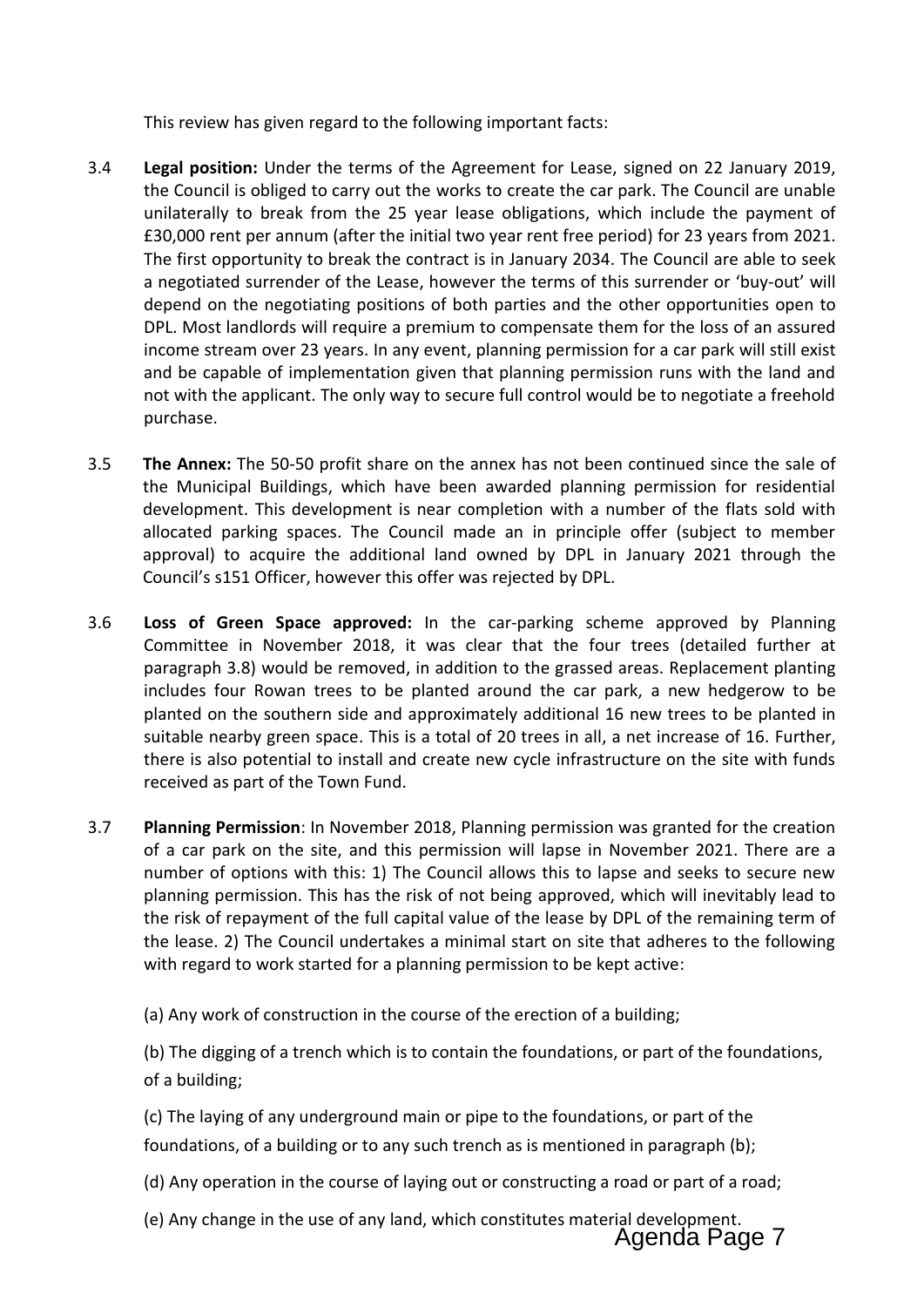It is recommended that work is undertaken on site under one or more of these points before November 2021 to ensure the planning permission does not lapse.

- 3.8 An arboriculture assessment and tree survey was undertaken as part of the planning application for the car park extension. The report highlights a number of minor defects to the affected trees. The four trees to be removed as part of the approved scheme are:
	- 1. Sycamore, category B, identified as 'moderate' quality with an estimated remaining life expectancy of at least 20 years.
	- 2. Sycamore, category A (tree to be preserved in option C) identified as 'high' quality with an estimated remaining life expectancy of at least 40 years.
	- 3. Common Lime, category A, identified as 'high' quality with an estimated remaining life expectancy of at least 40 years.
	- 4. False Acacia, category B, identified as 'moderate' quality with an estimated remaining life expectancy of at least 20 years.

# **4.0 Options Appraisal**

- 4.1 The options available to the council are:
	- a) Seek to enter into negotiations to buy back the Land;
	- b) Implement the scheme which has planning permission (implement the 'Approved Extension' including the associated tree removal);
	- c) Implement a revised scheme (implement the 'Approved Extension' but retain one tree nearest the Municipal Building) subject to planning permission
	- d) Do nothing and provide a car park at some point prior to the end of the current lease.
- 4.2 Indicative costs/additional revenue generated for each option are captured in the table below. The expected Income represents the estimated additional income after the lease payment has been made over the remaining 22-year term of the lease (as the council is already in it's third year of the lease). This modelling does not assume any increase in the ticket value over that term or an increase in ongoing revenue maintenance costs, nor does it assume any annual fluctuations to behaviour. Hence, the total cost column represents the additional expected income over the lease less the capital cost required. Actual receipts from the London Road Car park during 2019/20 (the last full year of consumption) have been used to approximate the annual value of an individual chargeable bay, which has then been extrapolated over the additional chargeable bays in each of the scenarios below.

| Option   | <b>Additional</b><br>Chargeable<br><b>Bays</b><br>where<br>income is<br>received<br>by NSDC | <b>Capital</b><br><b>Spend</b><br><b>Required</b><br>(estimate) | <b>Lease Cost</b><br>(per annum) | <b>Estimated</b><br><b>Additional</b><br><b>NET Income</b><br>(per annum) | <b>Expected Income</b><br>over Lease | <b>Total Cost</b><br>+Surplus or $-$<br><b>Deficit</b><br>(minus lease & capital<br>spend) |
|----------|---------------------------------------------------------------------------------------------|-----------------------------------------------------------------|----------------------------------|---------------------------------------------------------------------------|--------------------------------------|--------------------------------------------------------------------------------------------|
| $A^*$    | 0                                                                                           | £500,000 -<br>£675,000                                          | 0                                | 0                                                                         | 0                                    | -£500,000 to -<br>£675,000                                                                 |
| B        | 31                                                                                          | £246,000                                                        | £30,000                          | £48,141                                                                   | +£399,102                            | $+£153,102$                                                                                |
| $C^{**}$ | 25                                                                                          | £246,000                                                        | £30,000                          | £38,824                                                                   | $+£19,4,128$                         | $-£51,872$<br>Agenda Page 8                                                                |

Agenua Fage d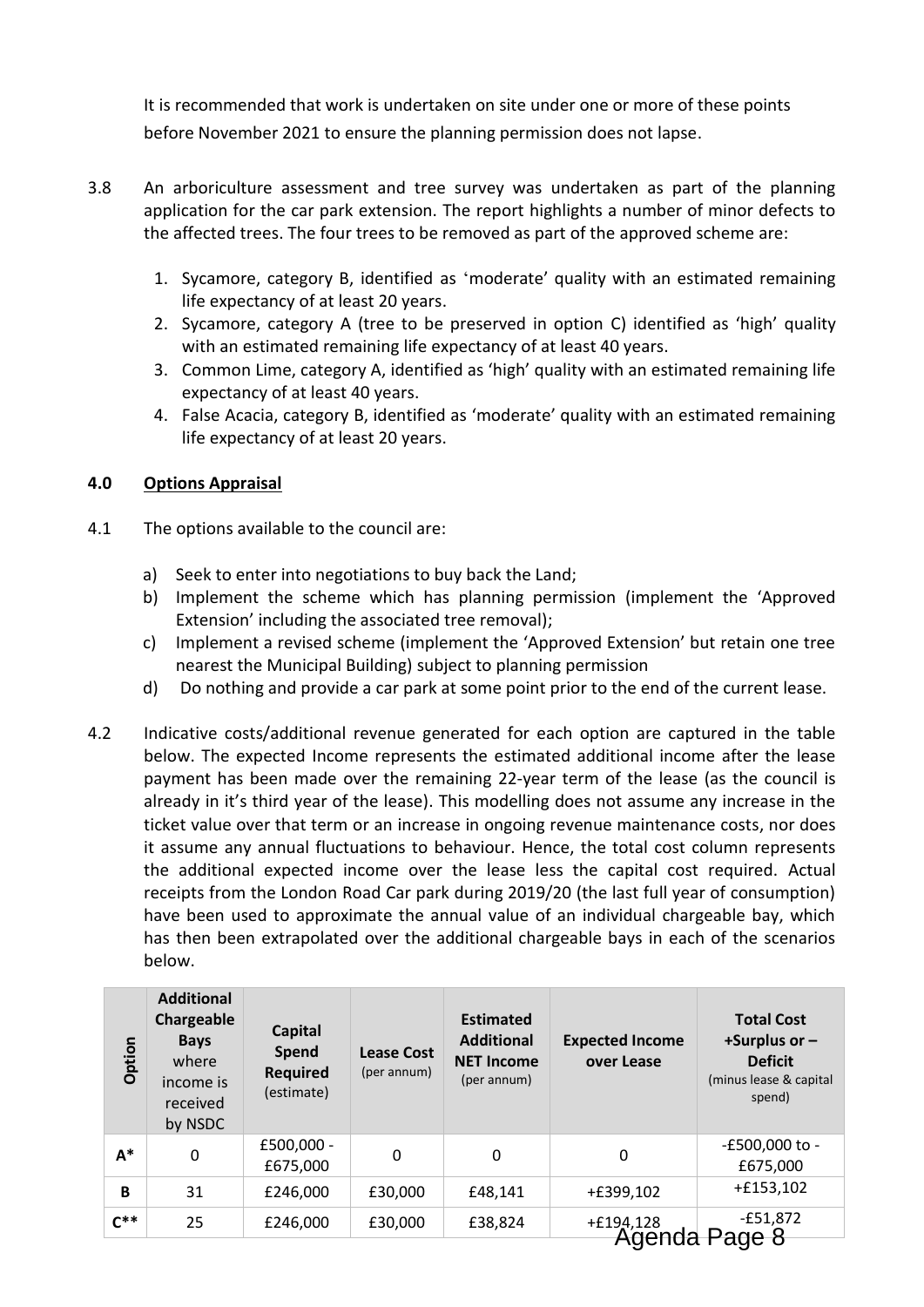| -£690,000 +<br>Capital costs with<br>Inflation<br>£30,000<br>£0<br>Unknown<br>£0<br>U<br>estimated at |
|-------------------------------------------------------------------------------------------------------|
|-------------------------------------------------------------------------------------------------------|

This represents the the council's independent valuation as a car park and what DPL have offered the land for.

\*\* Large Tree at Municipal Building retained

\*\*\* Estimated as not procured

# **4.3 Option A: Buy out of the Lease/ Purchase the Freehold interest of the Land**

- 4.4 The Council is unable to unilaterally break from the lease obligations. Accordingly, this option would require the Council to seek a negotiated surrender or 'buy-out' from DPL. The lease has break options in favour of the Council in 2034 and 2039. However, there would be little incentive for DPL to agree to a surrender of the lease as the £30,000 per annum is effectively guaranteed by the Council and the council is under obligation to provide a car park before the end of the 25 remaining 22 year lease term. This represents a significant value to DPL. The surrender payment would therefore be significant – perhaps up to the number of years, (22 years), remaining in the lease i.e. £660,000.
- 4.5 For the avoidance of doubt a decision of this Council to 'buy-out' the lease would not mean that the car parking extension would not take place. A planning permission runs with the land and not with the applicant. Consequently DPL could implement the car parking (with another provider) to secure an income. In such circumstances, the greenspace and trees would be lost in any event.
- 4.6 It is recommended that lease buy-out is not appropriate.
- 4.7 The Council could instead seek to negotiate the acquisition of the site. Officers have asked the landowner, and has been informed that the asking price is £675,000. In August 2021, Officers instructed a professional valuation that stated the site was considered to be worth £500,000 as a car park. If the land was to be retained as open space it would be worth a negligible value with little market demand for such a use. Further, in August 2021, Officers formally wrote to the landowner via their legal representation asking if there was a willingness to sell. A response has been received asking the Council to provide a considered offer, a matter for debate as part of Members deliberations.

# **4.8 Option B: Do the scheme as proposed (including removal of trees)**

- 4.9 The Council is obliged under the terms of the lease to construct the car park before the lease comes to an end, subject to planning permission being granted. Permission was granted in November 2018.
- 4.10 The planning permission includes the removal of the trees from the site and represents a net gain in car parking provision under the Councils management creating 31 spaces.
- 4.11 London Road car park is one of the most popular car parks serving the town centre this has been demonstrated through an increase in ticket sales.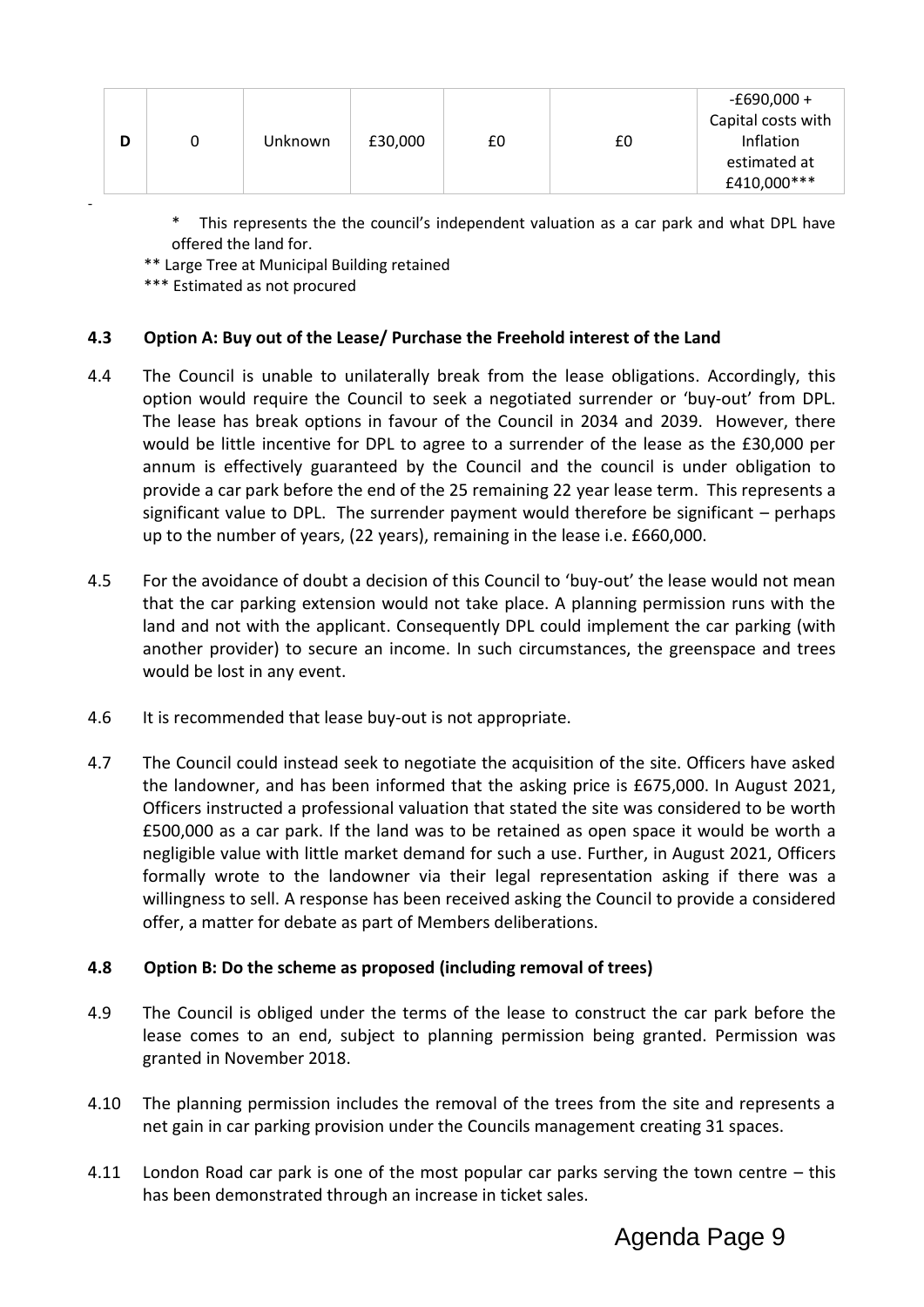- 4.12 The estimated additional income from this option is £48,141 per annum (£18,141 net).
- 4.13 Whilst the car parking survey shows capacity within the existing car park, growth forecasts for the town up to 2033 and the very clear aspirations that visitor numbers and 'dwell time' in the town centre will continue to increase (linked to the Town Investment Plan, Community Plan, Economic Growth Strategy and Destination Management Plan for Newark) demonstrates the need for extra spaces. On this basis, implementing the scheme as already approved is legitimate. This is also in accordance with the terms of the lease the Council have already committed to.
- 4.13 As stated in 4.9, the Council have a legal obligation to construct the car park and pay DPL a rent of £30,000 per annum under the terms of the lease, which commenced on  $22^{nd}$ January 2019.
- 4.14 This option generates the maximum net income return to the Council, provides the maximum number of additional spaces, has planning permission and if not implemented would put the Council in breach of a legally binding agreement with DPL. On review of the current lease the Council does not have to build the car park before 2043, however this is not recommended as costs for development will increase, and no income will have been generated to offset the continued lease charge.

# **4.15 Option C: Do the scheme as proposed, but retain one tree nearest the Municipal Building:**

- 4.16 This option would complete the scheme as approved but retain the largest tree nearest the Municipal Building. However, this would not amount to carrying out the works in full as per the lease.
- 4.17 This option would still remove a number of trees and as with Option B, would create a period of potentially adverse public response.
- 4.18 The number of spaces created would be 27.The net income generated would be proportionately reduced although the headline rent payable to DPL would remain the same.
- 4.19 This option would create a "one in, one out" approach to the car park, as it is not an approved access with the Highways Department at Nottinghamshire County Council stating this is not satisfactory. This has a range of secondary issues including, bottlenecking within the car park, and the potential reduction and loss of 3 spaces.
- 4.20 Option C generates an estimated annual income of £8,824 after deducting the annual rental payment to DPL (option B generates an estimated annual income of £18,141).
- 4.21 This option would require a new planning permission and procurement exercise, which would extend the delivery time by 6-9 months. The risk is that the existing planning application lapses in November 2021 before this can be implemented and DPL seek compensation for the full value of the site should a new planning application not be approved. This cost could be in excess of £30k x 22 years = £660,000.
- 4.22 Officers recommend there is no real tangible benefit to pursuing this option in favour of Option B as this option C would create a period of potential adverse publicity with the loss Agenda Page 10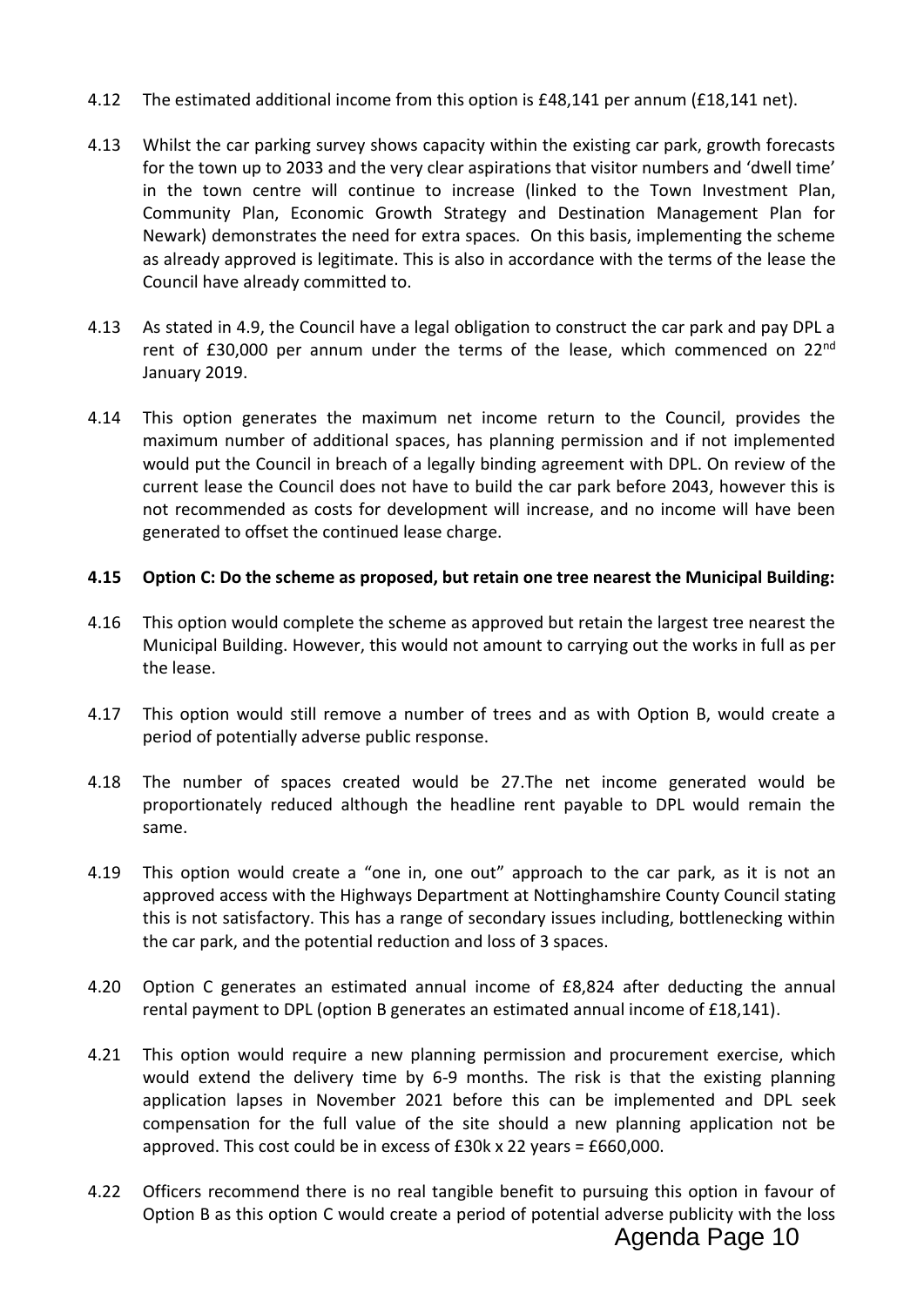of three trees, and would not amount to carrying out the works in full as per the lease. 4.23 **Option D: Do nothing and provide car park back at 2044.**

The Council could also choose not to implement the Car Park construction until the end of the lease period. This is not recommended as the lease cost of £30,000 per annum would be ongoing until the term ends and the Council will be required to build the car park at the end of the lease. This would have the detrimental effect of costing £660,000 in lease costs over the remaining term of the lease with no income over that period, and increased capital costs at end of lease period which, given inflation data from 1999-2021 would equate to a minimum 56% increase on capital costs in comparison to 2021 when implemented in 2043. There would also be on-going revenue costs over the period of the remaining 22 year term in maintaining the green space

4.23 It is not recommended that this option D is pursued on the basis of costs and likely outcome that the car park, which has planning permission, will be implemented in any event without a freehold purchase. Moreover, the policy landscape in 2043/4 is unknown and may affect the ability implement the car park and satisfy its lease obligations.

#### **Alterative Options no longer available.**

- 4.24 Officers have reviewed other options for developing further or alternative car parking via Baldertongate. This has included the provision of public and residents car parking (the latter for occupiers of the former Municipal buildings), the possibility of relocating disabled parking bays from the exiting London Road car park, and the ability to install a 'bank' of EV parking spaces.
- 4.25 All such options are reliant on the availability of the additional land via Baldertongate, which is no longer available as confirmed by the landowner and their legal representatives.
- 4.26 The landlord originally proposed an alternative option upon which access is given via Baldertongate with a rear car parking being developed to allow for some additional car parking spaces without removal of 2 trees.
- 4.27 Under this option there would be an additional 6 spaces created and access to the remaining 13 spaces that the Council cannot access at present would be opened. This would create a total of 19 spaces.
- 4.28 The Car Park Manager advised that with this approach, the expected incomes generated per annum per space would be reduced from approximately £1,863 per space to approximately £1,300 per space due to the proximity for access and services, and a capital outlay would be required to create the new spaces. This has been estimated at £100k. The estimated additional net income that could therefore be generated would be £24,700, £5,300 less than the lease payment the Council makes per annum to DPL.
- 4.29 Under this option the landlord would seek that 15 spaces would be designated for the owners of the flats and that a 'land swap' to the rear of the site could be undertaken for residents parking so that the spaces to the front of the property immediately adjacent to Baldertongate could be made for car park users.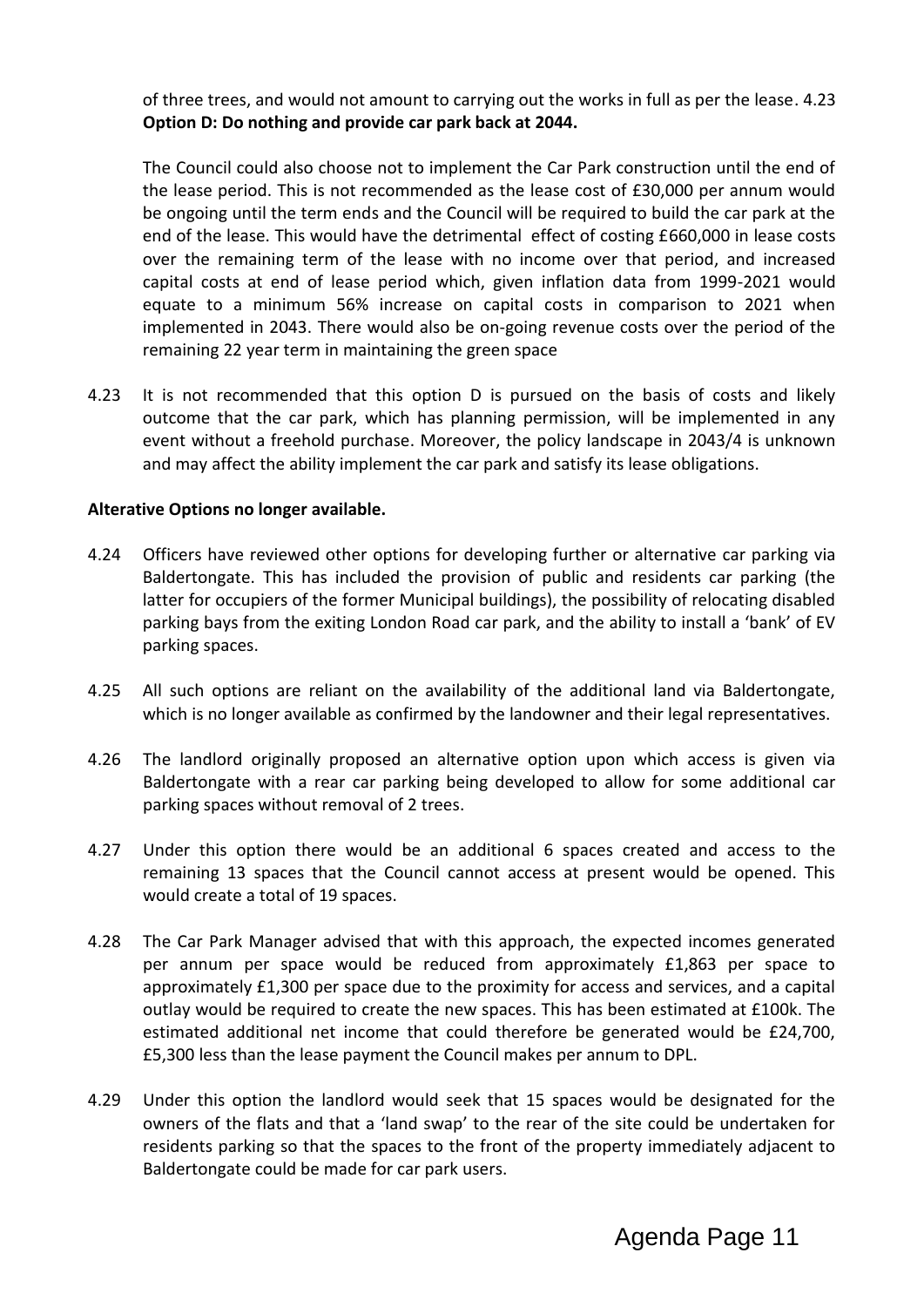- 4.30 This option is estimated to generate income of approximately £25k per annum, which will not cover the cost of the lease, and would therefore lose the Council in excess of £216k over the life of the lease.
- 4.31 This option would not have recommended by officers. In any case, in late August 2021, the Landlord has responded that access via Baldertongate is not available and that this offer was time limited requiring a decision in June 2021.

# **5.0 Recommended Option**

- 5.1 The recommended option is option B i.e. to develop the car park as per the scheme approved by Planning Committee (including the removal of the trees).
- 5.2 Council have entered into a legally binding agreement, which requires the construction of a new car park accessed from the Council's existing London Road car park. It is considered that the costs associated with "buying out" the Council's obligations would be wholly disproportionate to the taxpayer by way of a surrender payment or to buy back the freehold.
- 5.3 Furthermore, the existing lease does not include a rent review clause and therefore under the terms of that lease the rent is fixed for the 25-year term.
- 5.4 Having carefully considered options relating to the subject site in isolation as well as increasing the car parking area by including the adjacent "yellow" land, it is clear that all variations of the scheme include the removal of all or some of the trees.
- 5.5 The economic and commercial benefits which the delivery of this scheme will bring to the wider town centre have been considered against the loss of green space and the understandable concerns raised by members of the public. On balance, as the loss of green space can be offset by the tree planting scheme set out in the report, it is considered that the originally proposed scheme should proceed as planned.
- 5.6 The financial viability assessments all point towards the consented scheme; Option B as providing best value to the Council with this option also:
	- Allowing the site to become income generating in the shortest time period and offsetting the rent payments due to DPL which came into effect as from 22<sup>nd</sup> January 2020.
	- Deliver additional car parking in a popular shopper car park location, which will help protect the vitality and viability of the town centre.
- 5.7 A procurement process was initiated in April 2021 to ascertain what the updated costs would be for undertaking option B. The tender documentation stated a maximum budget of £150,000. The procurement process was completed in July 2021 and the lowest price tender received was £246,000. This tender price is held until the  $1<sup>st</sup>$  October 2021. 5.8 A proposed timeline for the implementation plan, should option B be approved, is shown in the table below. This timeline is predicated on the works necessary to ensure that the existing planning permission is complied with, being completed by the end of November.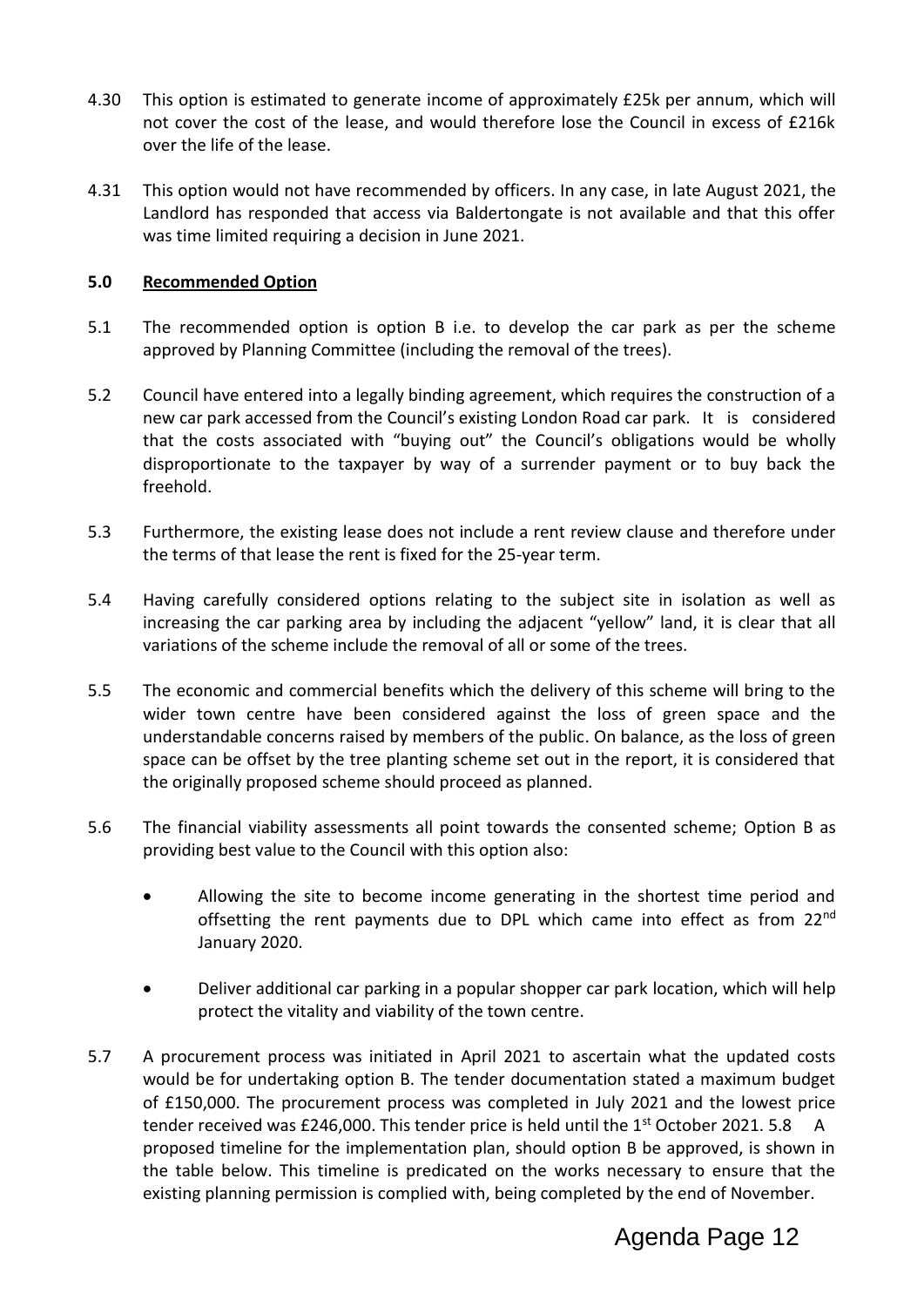| <b>Implementation Plan</b>                      |                     |  |  |  |
|-------------------------------------------------|---------------------|--|--|--|
| <b>Milestone</b>                                | <b>Deadline</b>     |  |  |  |
| Award of Tender for contractor                  | September 30th 2021 |  |  |  |
| Preparation works on site                       | October 2021        |  |  |  |
| Works commence on site (estimated 7 week build) | November 2021       |  |  |  |
| Re-launch of extended and improved site         | March 2022          |  |  |  |

# **6.0 Equalities Implications**

6.1 The London Road Car Park has Disabled Parking Accreditation in recognition of its accessibility: [www.dpaccreditation.org.uk/about-the-dpa/about-the-dpa.](http://www.dpaccreditation.org.uk/about-the-dpa/about-the-dpa) Any approved option will also provide for additional disabled parking.

# **7.0 Financial Implications (FIN21-22/4006)**

- 7.1 Of the original £115,000 capital budget, approved at 30 November 2017, for the extension to London Road car park, £7,593 has already been incurred on scoping and planning works carried out in 2018/19. Therefore, in 2020/21 there is a remaining Capital Budget available of £107,407. Should the scheme not go ahead based on the original approval this £7,593, would be abortive and need to be charged to the general fund revenue account.
- 7.2 Should the decision be to not implement the currently approved scheme and buy back the land without implementing a car park, the Council would need to add this to the Capital Programme and remove the existing scheme.
- 7.3 The purchase would need to be funded through the Change Management Reserve. As per paragraph 4.7, the external valuation of the site as a car park is estimated at £500,000. Annual additional income receivable based on the currently approved scheme of a car park would be forfeited and there would be, currently unquantifiable, costs in relation to the upkeep and maintenance of the green space. There is currently sufficient balance within the Change Management Reserve to accommodate the purchase and would leave circa £3.884m uncommitted.
- 7.4 Should the decision be to implement the scheme as is, based on a recent procurement exercise, there would be a need to increase the capital budget by £138,593 in order to fund the works to the car park, taking the total value to £246,000. The existing scheme is due to be financed by borrowing, with the additional £138,593 to be funded by the same method. The annual charge to revenue for borrowing (MRP) would then equate to £11,182, which represents an increase of £6,300 over the existing approved MRP charge. This would be charged to the revenue account over the remaining 22 years of the lease. From the table at paragraph 4.2 the additional revenue income is likely to be £18,141 per annum and hence a surplus of £6,959 (after accounting for the MRP charge) per annum is expected over the life of the lease, generating the additional £153,102 over its term.
- 7.5 Should the decision be to implement the reduced scheme, based on a recent procurement exercise, there would be a need to increase the capital budget by £138,593 in order to fund the works to the car park, taking the total value to £246,000. The existing scheme is due to be financed by borrowing, with the additional £138,593 to be funded by the same method. The annual charge to revenue for borrowing (MRP) would then equate to £1,182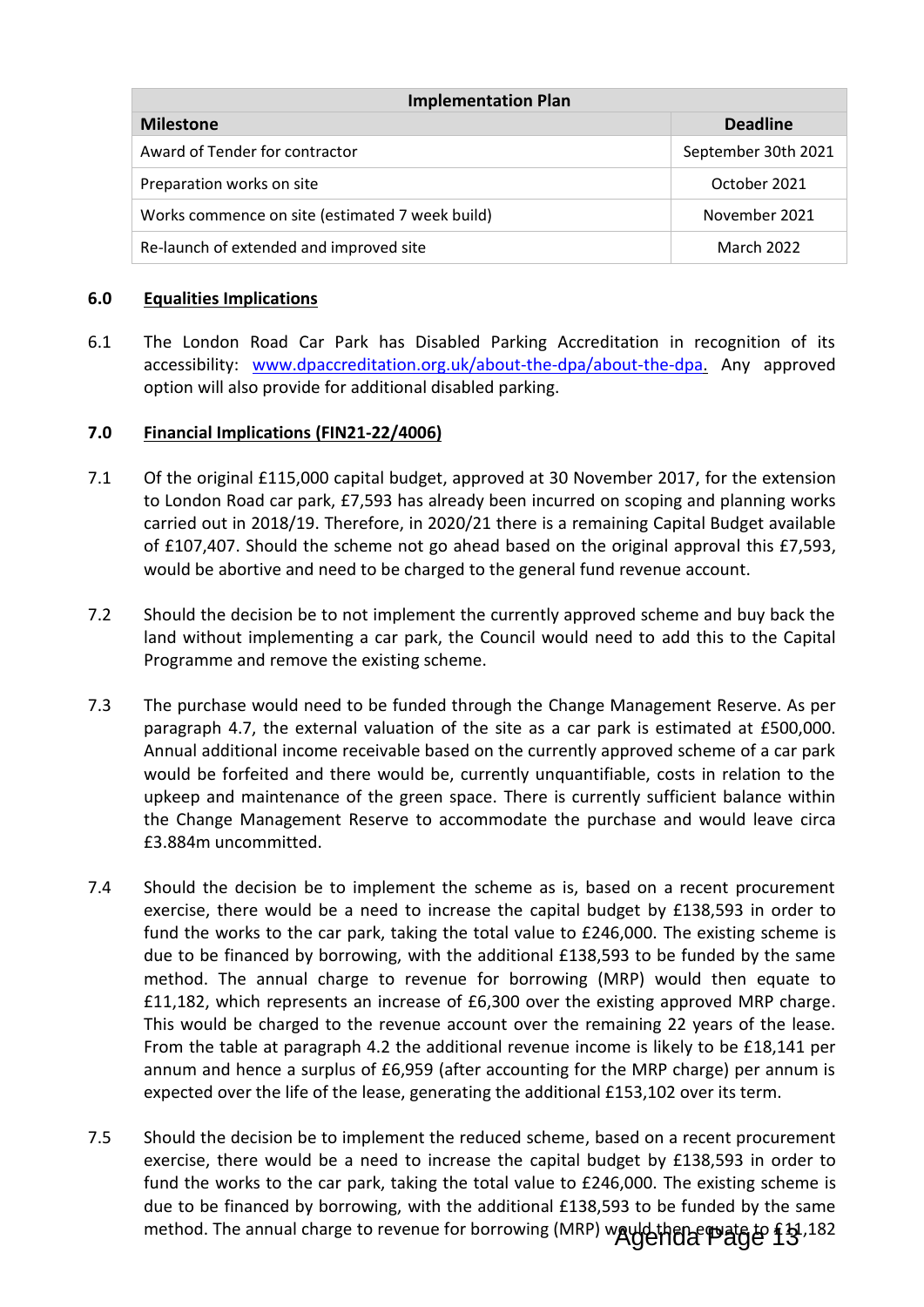that represents an increase of £6,300 over the existing approved MRP charge. This would be charged to the revenue account over the remaining 22 years of the lease. From table at paragraph 4.2 the additional revenue income is likely to be £8,824 per annum and hence a deficit of £2,358 (after accounting for the MRP charge) per annum is expected over the life of the lease, generating a deficit of £51,872 over its term.

7.6 Should the decision be to not implement the currently approved scheme and do nothing, the Council would be committed to the £30,000 annual lease payments over the remaining 22 years of the lease; a total of £660,000. In addition to this, there would be unquantifiable costs in relation to the upkeep and maintenance of the green space. At the end of the lease term, the Council would be required to implement the Car Park as per the lease agreement at an estimated cost of £410,000.

# **8.0 Comments of Section 151 Officer**

- 8.1 As set out in the report, the former Municipal Buildings and its associated green space was sold by the council to Datch Properties Ltd (DPL) on 1 November 2016 for £450,000.
- 8.2 On 22<sup>nd</sup> January 2019, the council entered into a contractually binding 25 year lease for the land highlighted in blue in the diagram shown in section 1.3 of this report. The terms of the lease include an annual rent payment of £30,000 per annum, to commence after an initial rent free period of 2 years. The first payment, therefore, became due and was paid to the land owner on 22<sup>nd</sup> January 2021. The only reason for entering into the lease was to construct a car park that would extend the availability of car parking on the existing London Road car park and to generate revenue that would exceed the annual rental cost of £30,000. The requirement to build a car park on this site was therefore included as a legal requirement in the lease.
- 8.3 This report includes options in addition to the approved scheme to remove the trees on site and build the car park and the financial implications of each of these options are summarised in the table in section 4.2 with more detail given in the Financial Implications in section 7. As stated in the report, two of these options are not viable as these would involve additional significant costs to the taxpayers of the district. These options are (i) do nothing and (ii) buy out of the lease/purchase the freehold.
- 8.4. The option to do nothing has no merit as the council would continue to pay £30,000 per annum for the remaining 22 years (£690,000 in total), continue to incur costs in maintaining the site and then have to build a car park anyway at the end of the lease term at an estimated cost of around £410,000 (based on current cost of construction inflated to the end of the lease term.
- 8.5 The option to purchase the land has even less merit and if the council were to choose this option then the efficacy of the decision will more than likely be open to challenge. The land owner has proposed a price for the land of £675,000 and the council's independent valuation has suggested a value of £500,000 based on use of the land as a car park. There are two fundamental issues with pursuing this option:
	- i. The whole of the demise; municipal buildings and the green space was sold by the council in November 2016 for £450,000. The purchaser then sold the municipal buildings to a related party for £375,000. These buildings are currently being Agenda Page 14